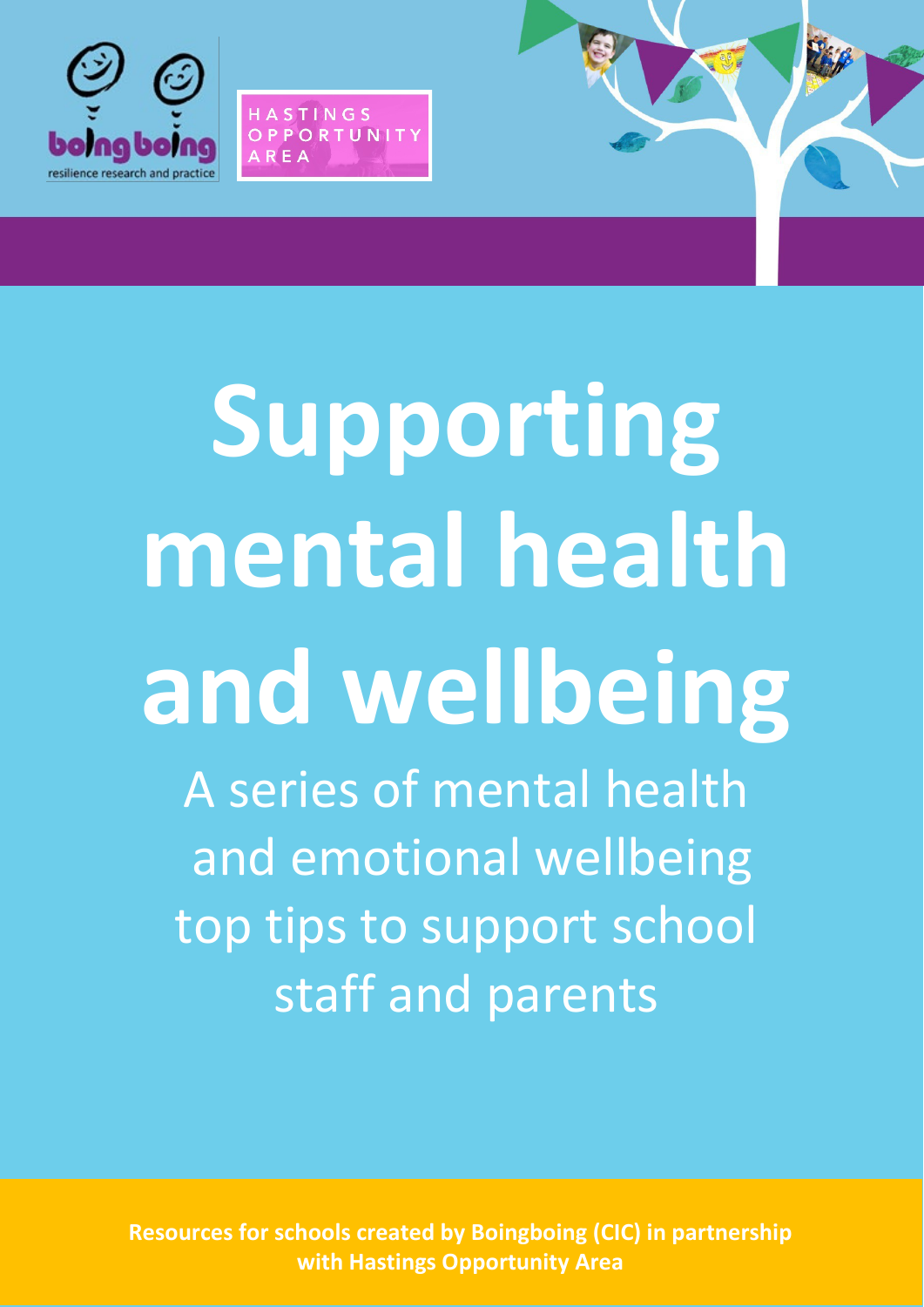#### **Contents**

**Page 3**

**Introduction**

**Page 4**

**Tip Sheet 1 – Your child's mental health some tips**

**Page 7**

**Tip Sheet 2 – Supporting your child with trauma**

**Page 10**

**Tip Sheet 3 – School 'refusal' or School-based anxiety**

**Page 14**

**Tip Sheet 4 – Supporting your child with anxiety**

**Page 17**

**Tip Sheet 5 – Supporting your child with low mood**

**Page 21**

**Tip Sheet 6 – Helping your child manage change**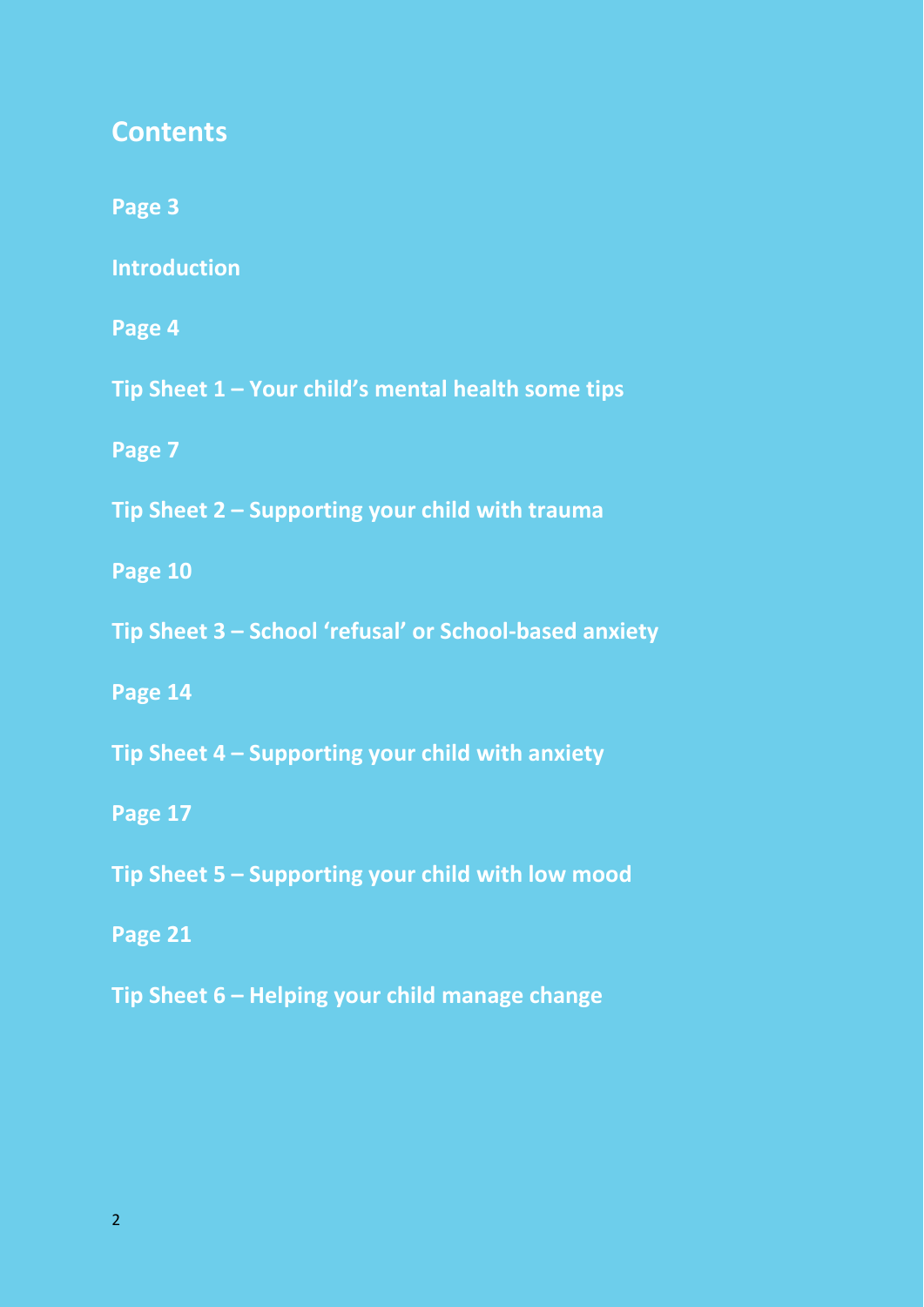#### **Introduction**

The Hastings Opportunity Area are working in partnership with Boingboing (CYC), to provide mental health and emotional wellbeing support for schools, families, children and young people. Boingboing have released a series of mental health and emotional wellbeing top tips, to support school staff and families. In this booklet we have collated all of the top tips across the series for staff. Accompanying this booklet are individual tip sheets for parents.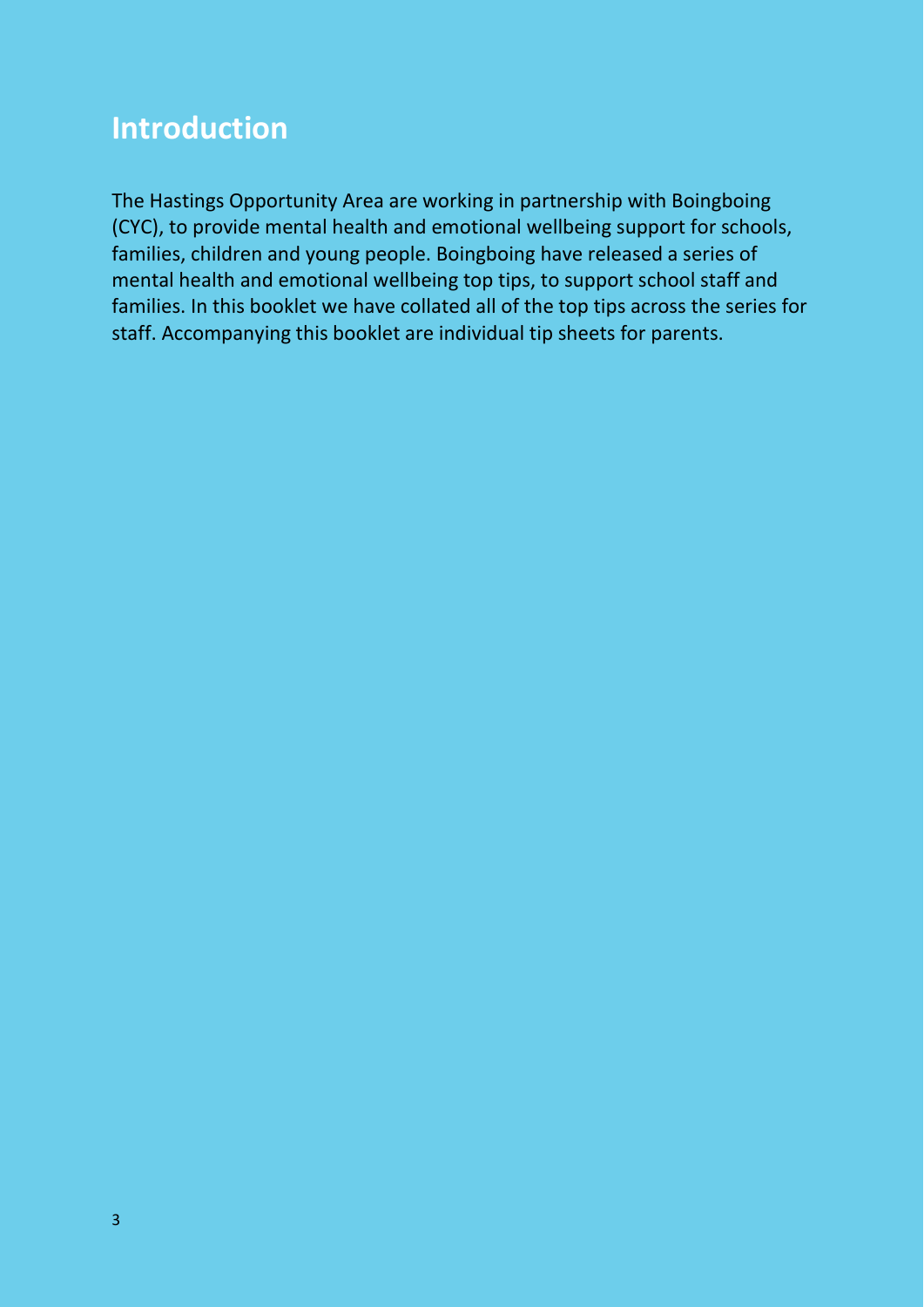### **Your child's mental health – some tips**

#### **Creating good family mental health**

Mental health often gets talked about in terms of problems, but everyone has mental health. Sometimes our mental health is good and we feel happy, relaxed, confident and emotionally connected to others. At other times, we can feel stressed or anxious, distressed or isolated. We can develop less common issues like self-harm or challenges with eating.

So, mental health is not just something to talk about with your children when there might be a problem. When you chat about other positive things like healthy eating or getting enough exercise you can refer to activities to keep mentally healthy. This makes it seem more 'normal' and less scary to talk about when things aren't going so well.

If you develop habits that promote good mental health then you will naturally encourage these in your child. Boingboing's [Resilience Framework](https://www.boingboing.org.uk/resilience/resilient-therapy-resilience-framework/) will give you lots of ideas about what you can do to promote the whole family's mental health. We call these 'Resilient Moves'. They are very ordinary things but when times get tough we can make a conscious effort to do them because we know they promote mental health.

Why not see how you can include as many as possible into your family life? Doing these activities together mean that you are being a positive role model for your children and creating a family culture of positive mental health.

#### **Identifying when your child might be needing extra support**

It is important to notice any changes in your child. They might become more withdrawn, might be communicating less, seem less motivated, or you might notice a change in their sleep or eating patterns. This could be due to normal changes of adolescence. It could be as a result of external changes or pressures (e.g. coping with transition from primary to secondary school or one class to another, being bullied or the breakup of an important friendship). It can also be signs of your child needing extra support around their mental health. The good news is that ways of addressing these are much the same.

#### **Find good times and places for conversations**

When we feel anxious as parents, it's tempting to launch into a 'heavy', sit down conversation, but this is probably the last thing your child needs. It is much easier for someone to open up about how they are feeling when they were doing something side by side with you (playing a game, washing up, walking the dog, cooking together etc.). Try to find times and places where you won't be interrupted by the demands of others. Try and make conversations about mental health a normal part of your family life.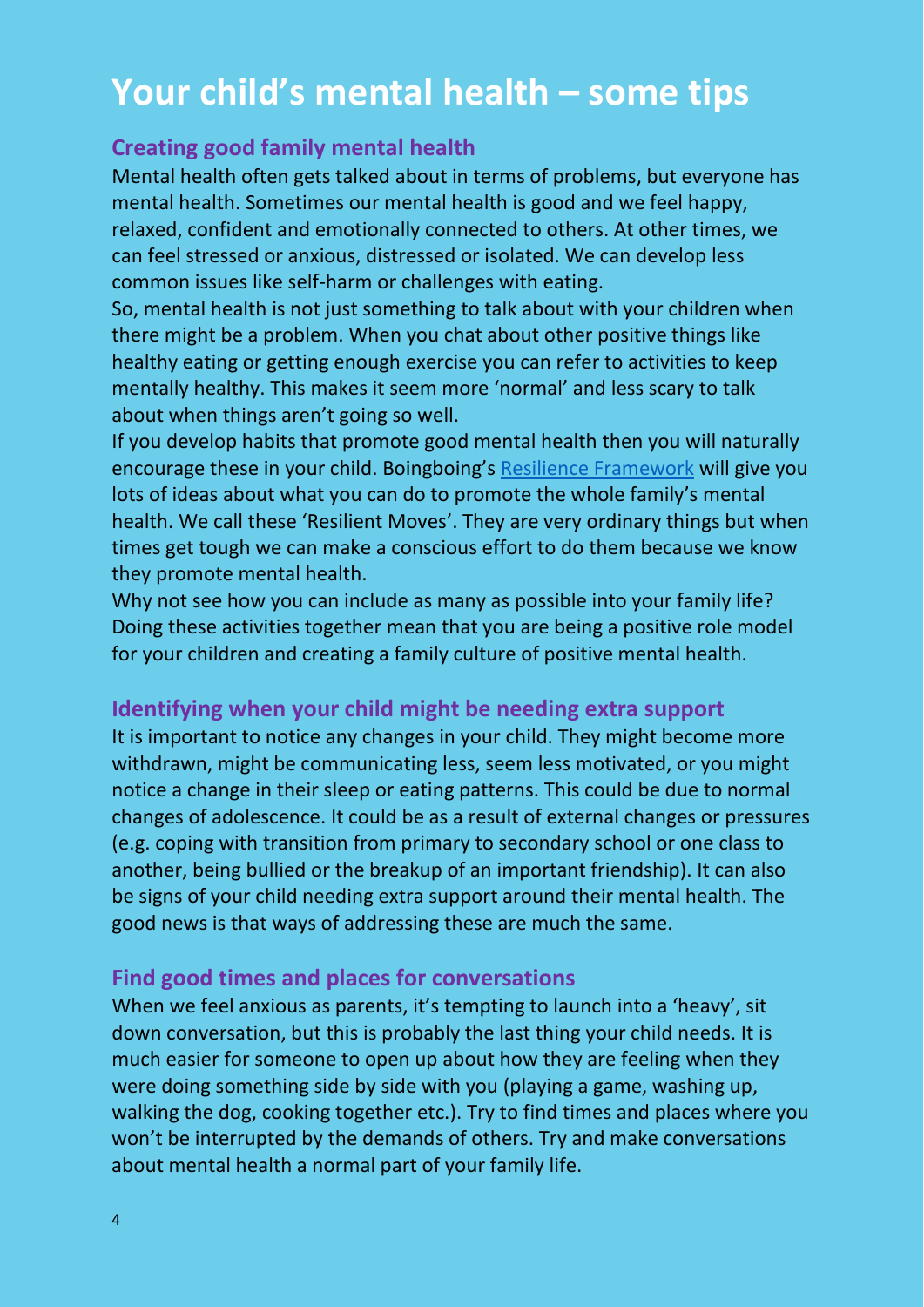#### **Listen more than talk**

Try to listen and avoid jumping to conclusions based on your own experiences – they are yours, not your child's. Listening enables your child to feel that you want to understand what is going on for them. You could reflect back what you have heard to check your understanding. Avoid giving advice unless your child is actually asking for that. Remember what they most need is to know that they can talk about what they are going through safely without you overreacting. Be comfortable with silence. Show empathy by making little affirming responses like 'that sounds really hard', 'I'm sorry it's tough for you at the moment'.

#### **Let your child know you are asking because you care, not because you are judging them**

Your children care about what you think of them, even if it doesn't always seem that way. Try to make it clear that you are asking how they are because you care about them and not as a negative response to a change in their behaviour. You can ask if they are ok and perhaps give a specific reason why you are asking (for example, 'I noticed that you seem quieter than usual' or 'I noticed that you seem reluctant to leave for school in the mornings, these days.')

Stigma around mental health can make us feel that needing support is a sign of weakness. Wait until they feel comfortable to talk, even if this is in small steps over a period of time and praise their courage for talking about their mental health. Try not to judge or show any worry as this may put them off opening up any further.

#### **Let your child know that distress is normal**

It is important to give your child the clear message that everyone will feel distressed from time to time; having positive mental health isn't about feeling happy all the time, but about being able to manage distress. At the same time, acknowledge that feeling distressed can be very painful and unpleasant.

It is important for your child to feel hopeful that difficulties can pass, and that there are positive things that can help (they can pick some Resilient Moves from the Resilient Framework). Have some time together to stay connected – even if it is just 10 minutes at a time.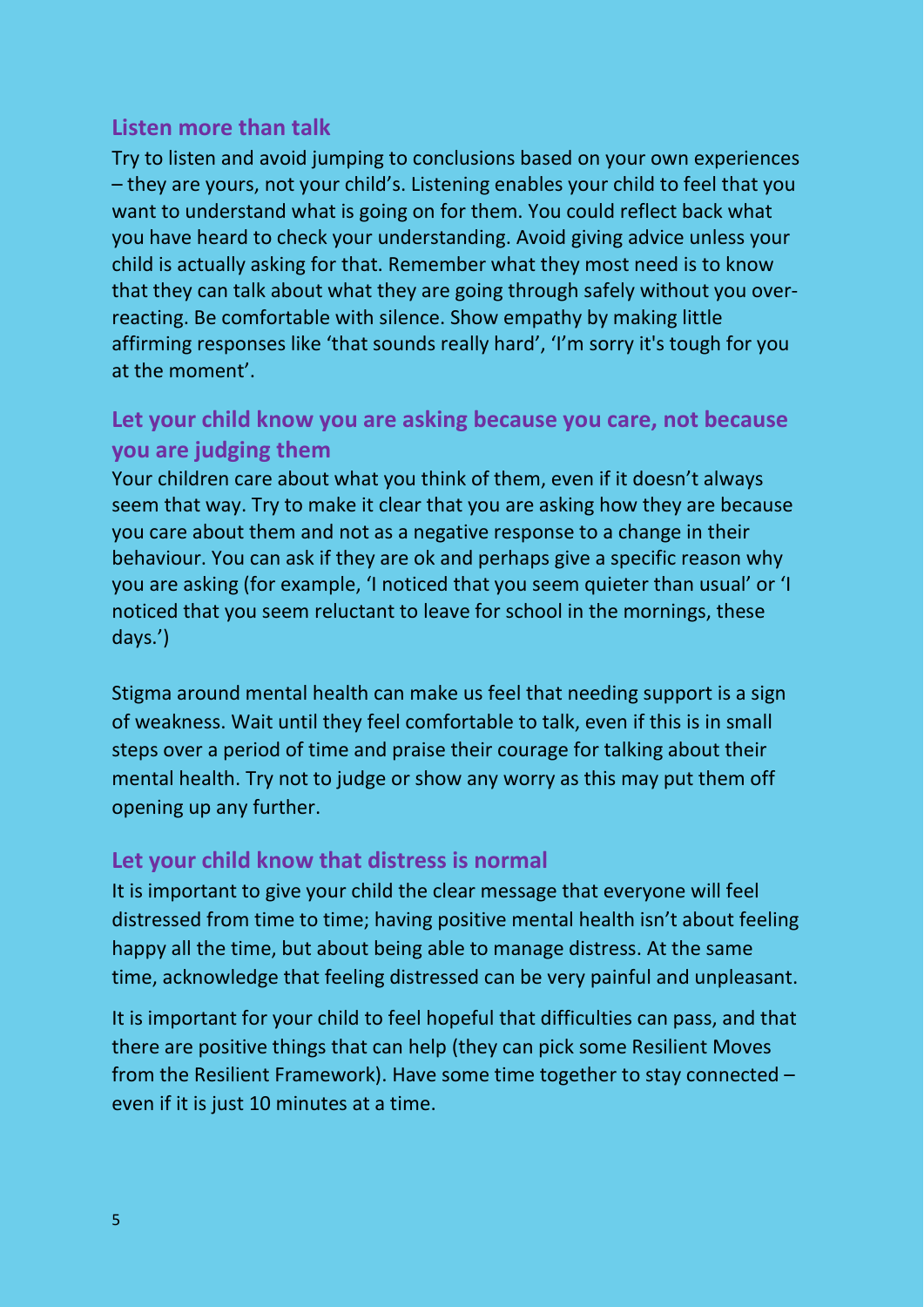#### **Remember you are not on your own**

Sometimes it is good for you as a parent to have someone to talk to, for support and another perspective. Your child's teacher or tutor could be a good person to contact. Your experiences at home might help the teacher to look out for signs that your child might be struggling at school. The school can tell you about local places offering support. Your GP can also be a good source of information and support.

At Boingboing, we are lucky that young people who have lived through challenges have taught us about how to support other young people in similar situations. On our [website, y](https://www.boingboing.org.uk/)ou can find a great [Parents' Guide](https://www.boingboing.org.uk/mental-health-resilient-therapy-toolkit/) written by young people who have experienced mental health issues themselves. Their insight and advice are well worth reading.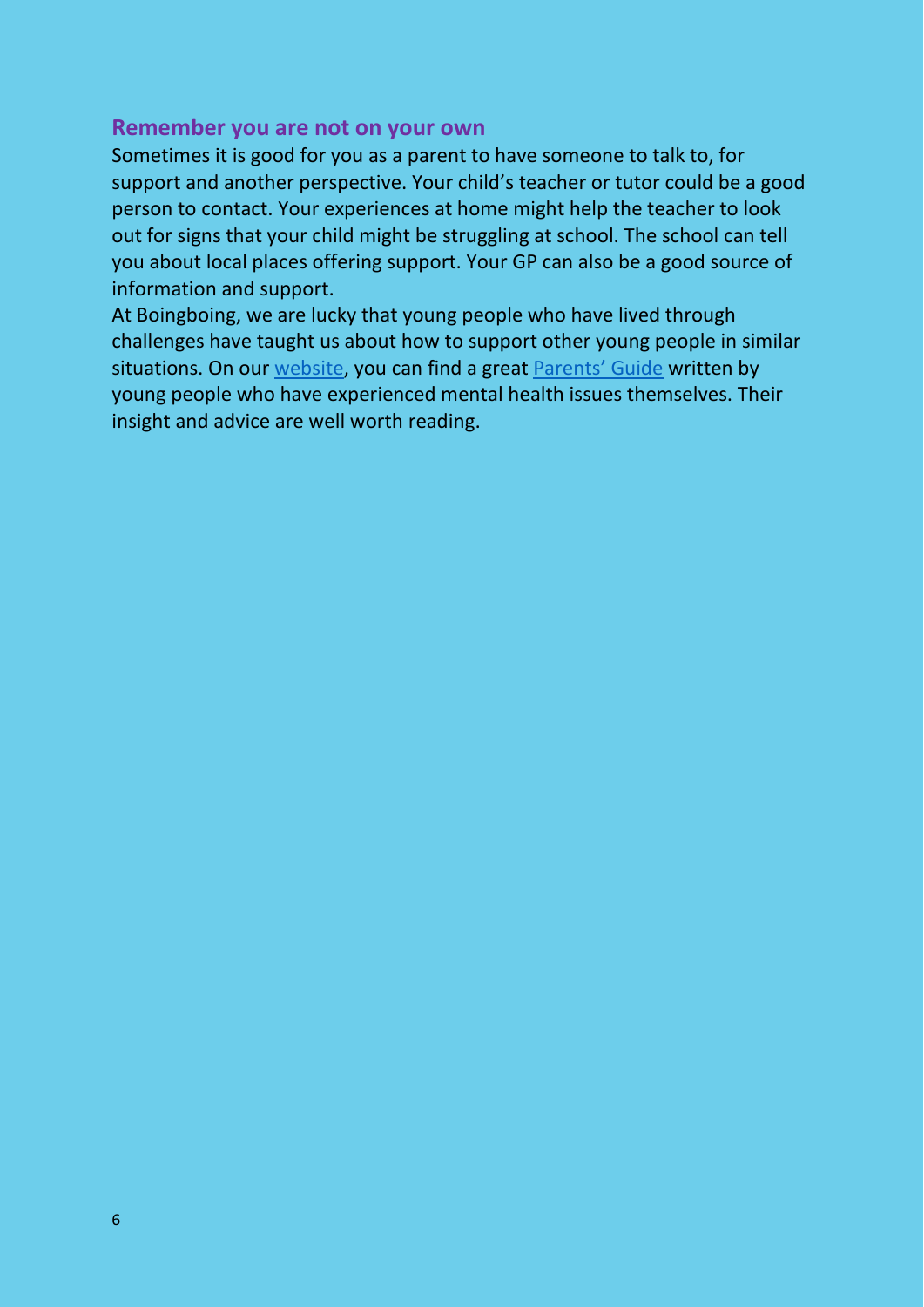## **Supporting your child with trauma – some tips**

#### **What is trauma**

Traumatic experiences are experiences that cause us to feel powerless, scared, unsafe and shocked. This could be a single event such as a traffic accident, could be a community trauma such as a pandemic, or be an ongoing experience such as domestic violence, bullying or discrimination. If your child has experienced trauma it can impact their sleep, they might be more emotional than usual, might be angry and easily irritated, feel physically ill, be confused and forgetful, their behaviour might seem irrational and they might be jumpy or have low mood. Trauma symptoms can look and feel different for different people and what is traumatic for one person might be experienced differently by someone else. The good news is that although lots of us experience some trauma at some time in our lives most of us will be just fine without needing any specialist help. There are lots of things you can do to support your child if they have experienced trauma.

#### **First things first – keep yourself safe and secure**

Your child's trauma might very well trigger your own previous experience of traumas. In order to provide the vital support to your child, you first need to look after yourself. Maybe you can try out all these top tips for yourself? Find strategies that help you look after yourself and lean on others who can support you.

#### **Understand what has happened**

The better we understand what has happened the better we will be able to make sense of it and process it. When we make sense of the trauma our brain is more able to move it from the 'conveyor belt' part of the brain to the 'store cupboard' part of the brain – which makes it easier for us to manage. So, talking through a traumatic event and being informed can be helpful.

#### **Stay connected**

Just being there for your child, being by their side, giving gentle reassurance and showing empathy and compassion is invaluable. Enabling your child to feel safe and secure is paramount. Focus on your child's strengths and achievements and praise their bravery. Ensure that your home is as safe and calm as possible.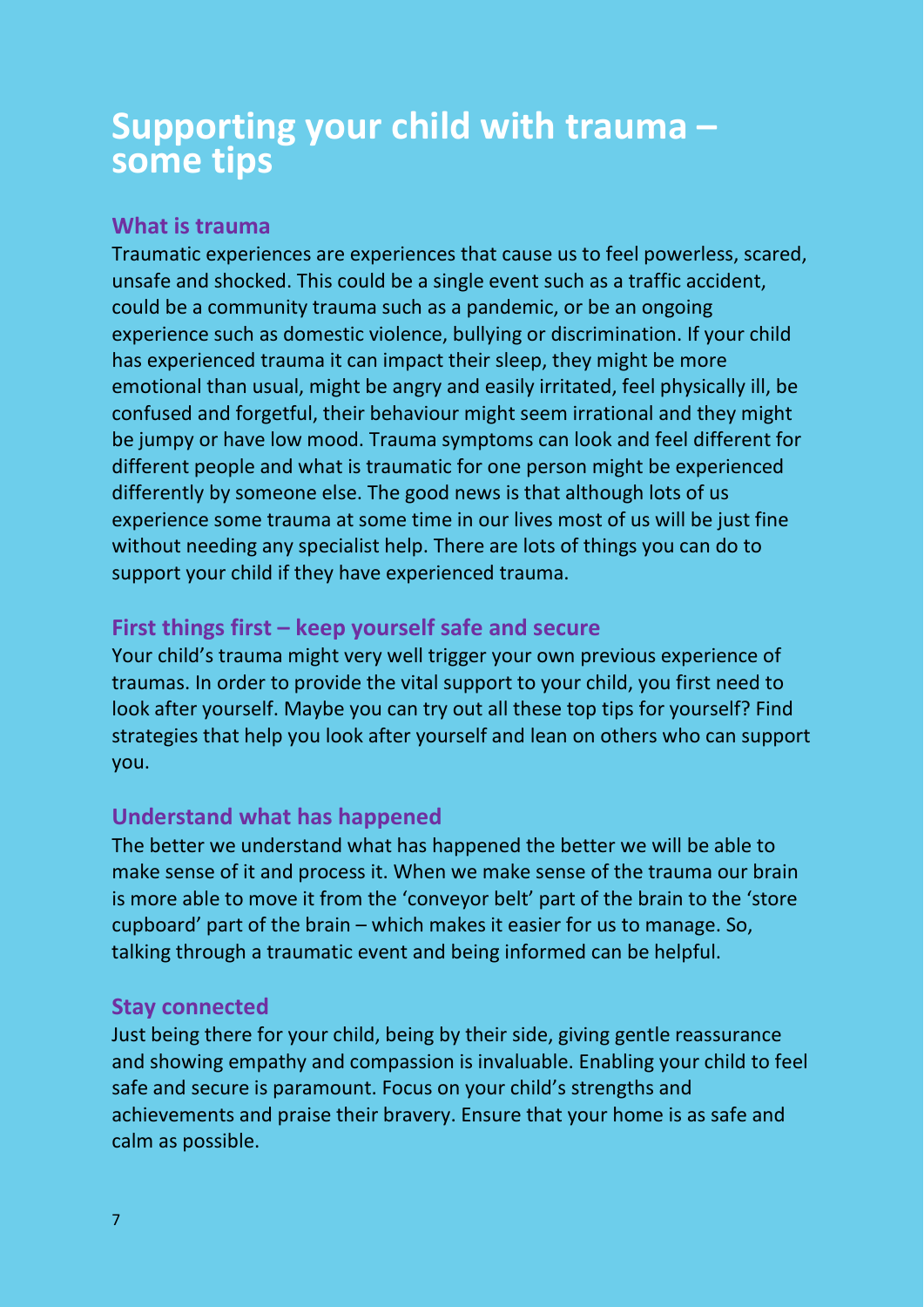#### **Understand triggers**

You might find that certain smells, noises, environments, or experiences trigger your child's trauma. Together, work out what the triggers are and see if you can reduce them (for example, reducing loud sudden noises). Sometimes triggers can seem quite obscure and this might need some detective work. If it isn't realistic to reduce the trigger, just being aware of the impact it can have can be helpful in itself. Your child might also see threats that other people don't see and therefore react to this perceived threat. For example, they might get into a fight if they thought another child was threatening them.

#### **In the moment**

You might find your child has flashbacks (where the memory of the trauma pops into their head and it's hard to get it out). They might feel out of control of their emotions and behaviour, or you might see them emotionally 'disappear' (as though they have gone into their own world and they can't see or hear you). If this happens, gently help them come back into the moment, you can do this by talking gently in a soothing voice, say their name regularly and tell them repeatedly that they are safe. You could help your child reconnect by using their senses – nice things to smell, taste, feel, hear and see. Some people find mindfulness a good way to stay in the moment, but it does take a bit of practice.

#### **Find ways to calm down**

You could help your child identify what helps them self-soothe. Different things work for different people so you might have to try out a few ideas. Some ideas are – doing a focused task like a jigsaw, crossword, knitting, catching a ball, painting your nails or colouring; doing relaxing activities like having a bubble bath, blowing bubbles, slow breathing, listening to music or having a hand massage; doing active things like running, skipping, dancing or baking a cake. What other self-soothing things could your child do?

#### **Enable control**

Can you help your child feel empowered and have control in some parts of their life? Can they have more responsibility to increase their self-worth? Having a clear routine can help your child feel more in control and helps create a calm environment. They may need to write things down if they are forgetful. Being informed about trauma can also help you all feel empowered.

#### **Teamwork**

Help others understand your child's needs, so your child can feel safe and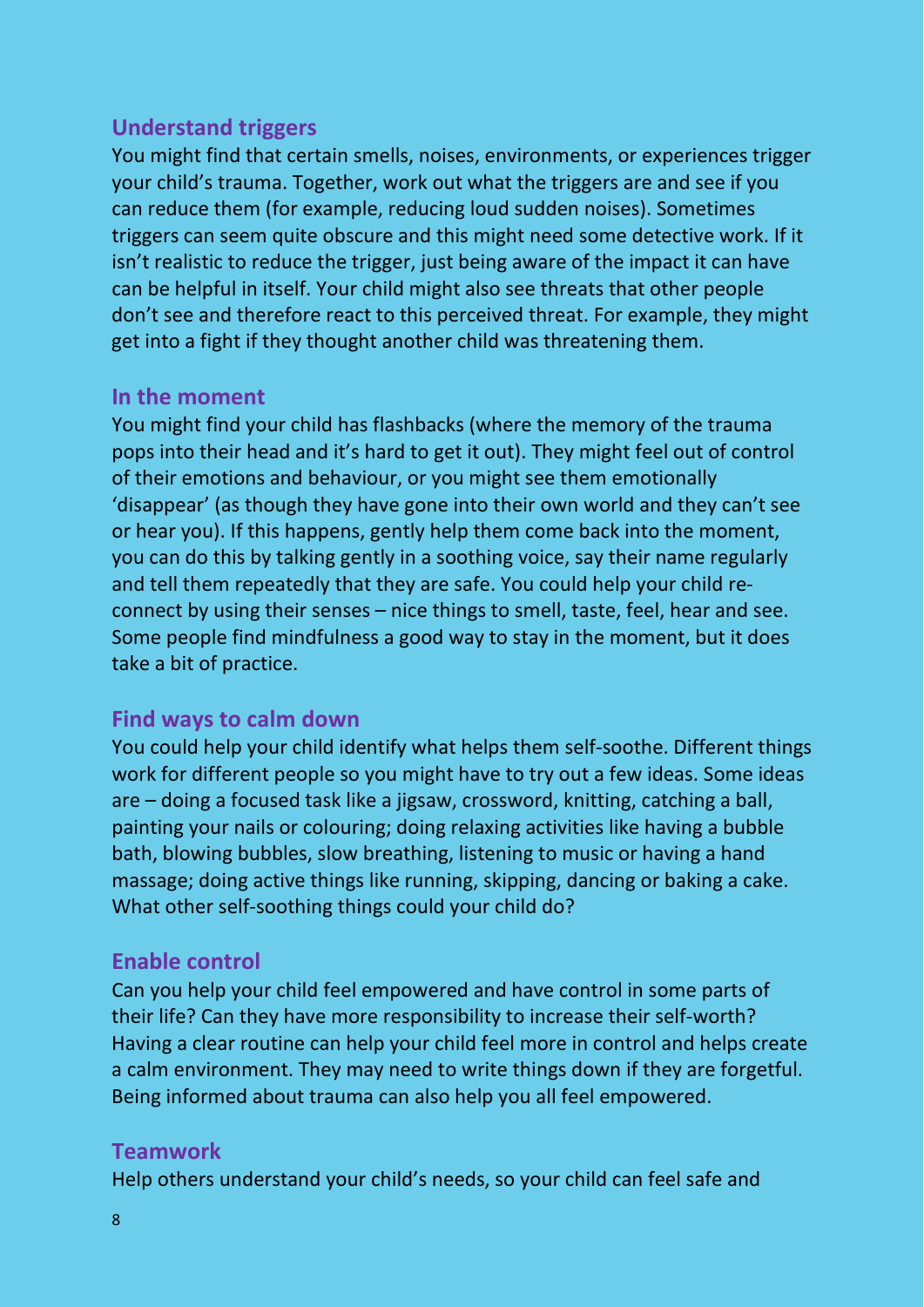secure in school as well as at home.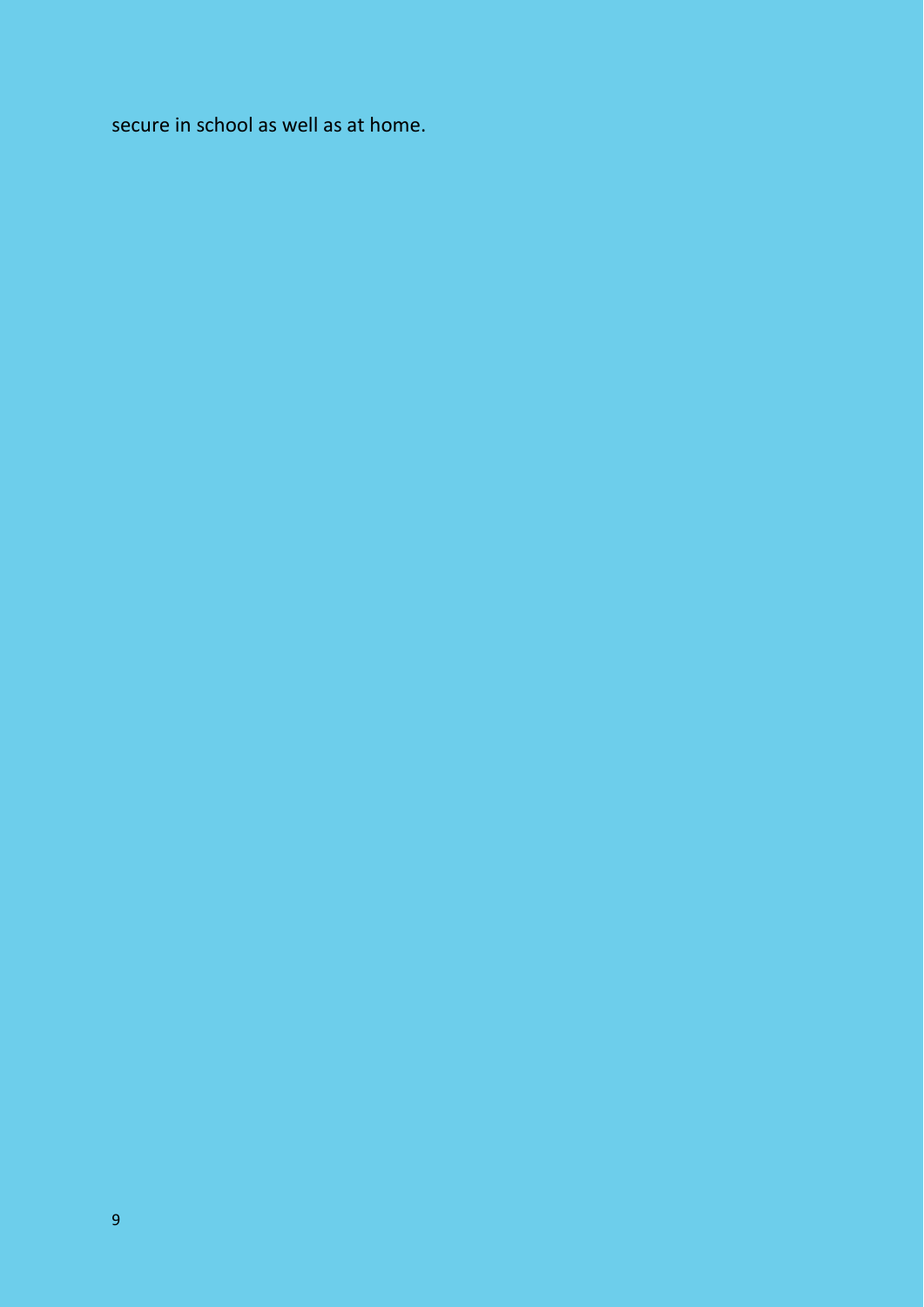## **School 'refusal' or School-based anxiety– some tips**

#### **What is school refusal, emotionally based school avoidance or school-based anxiety?**

School is often a source of support, learning and belonging for children and young people. Everyone has worries about school from time to time too. Sometimes though, school can become challenging or distressing over a longer period and children may begin to avoid school altogether. Thisis often referred to as 'school refusal', but many young people find this term unhelpful since it implies a choice. School-based anxiety might be a better term. Most schoolanxious children WANT to attend school, however their anxiety is overwhelming. They care about their education, but they need understanding and support at school for their needs. Sometimes school

avoidance has other influencing factors such as being worried about leaving parents (parental mental health, parental suicidal behaviour, domestic violence etc.) and we can call this emotionally based school avoidance. Children who are experiencing school anxiety may demonstrate a number of different symptoms and behaviours, including:

o Refusal to go to school in the morning, leaving or running away from

school during the school day

- $\circ$  Tantrums and outbursts, especially in the morning
- o Threats to harm themselves if they're made to go to school
- o Physical symptoms like headaches or stomach aches or sleep

#### disturbances

o Extreme clinginess - not wanting to be alone in a room

As these behaviours are mainly home-based, school may not be aware of any difficulties and so it is a good idea to communicate your concerns to a trusted member of staff.

#### **Why does it happen?**

School-based anxiety may be due to unmet Special Educational Needs & Disabilities(including physical or mental illness) bullying, academic pressure, or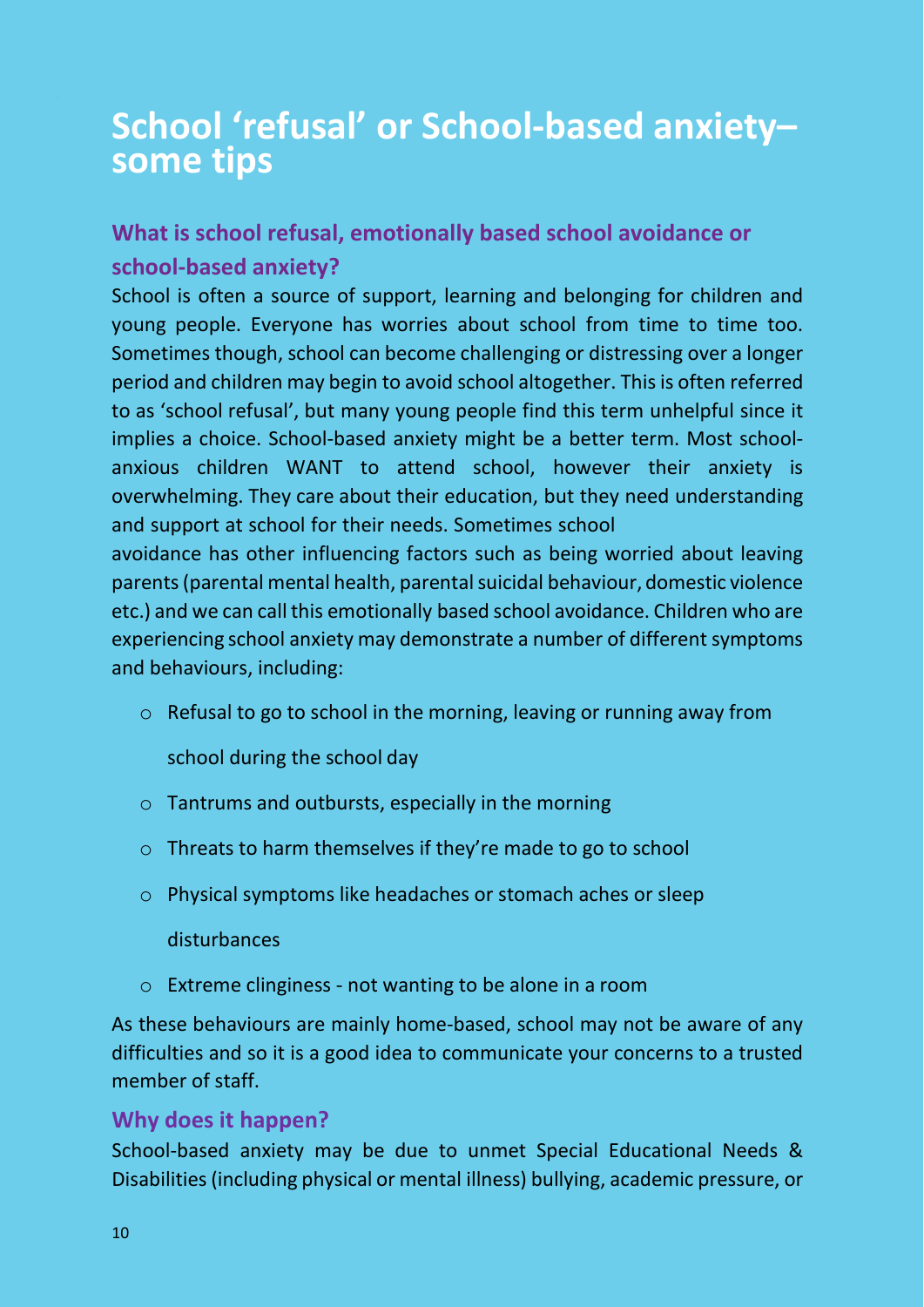even the school environment. Autistic Spectrum Conditions are noted in a high proportion of children with school-based anxiety. It affects around one per cent of children, is more common in boys, and tends to peak between ages 5 and 6, and 11 and 12 (which are important transition times). Following the impact of COVID-19 and the national lockdowns there may be additional issues, for instance, worries about safety in school, bereavement, concern about vulnerable adults at home and difficulties transitioning back to school. Some pupils may have found the quieter learning environment at home better for their mental health.

#### **What can you do?**

It is important to work with the school, keep them informed and discuss possible strategies together. A positive approach would be for the school to work in partnership with you, give you information and support, and ensure that you and your child participate as fully as possible in decisions. The views, wishes and feelings of you and your child should always be central to any decision making.

#### **Be kind to yourself**

School-based anxiety can be really difficult for parents and carers who sometimes feel they are 'failing'. The whole family can be affected both on a practical or emotional level. It can have a major impact on parents who are working and on brothers and sisters. It can also be very upsetting to see your child so distressed. Remember you are not alone and try to draw on your support networks for emotional support.

Responding early is a key to making successful changes. Good communication is vital, and it might be helpful to meet with everyone involved at school, for instance, the form teacher, SENDCO, TA, senior leader, or trusted staff member, to identify the difficulties. You may all decide to assess your child for particular educational needs.

#### **Talk to the young person**

Actively listen to your child as soon as problems arise. Acknowledge what they are feeling and tell them that feelings of anxiety or concern are normal. After validating their feelings, try to make a plan to help them deal with anxious feelings about school. Together you can try to identify the focus of their concern and the triggers for their anxiety. See if you can think of strategies at home or at school that can support them when they face these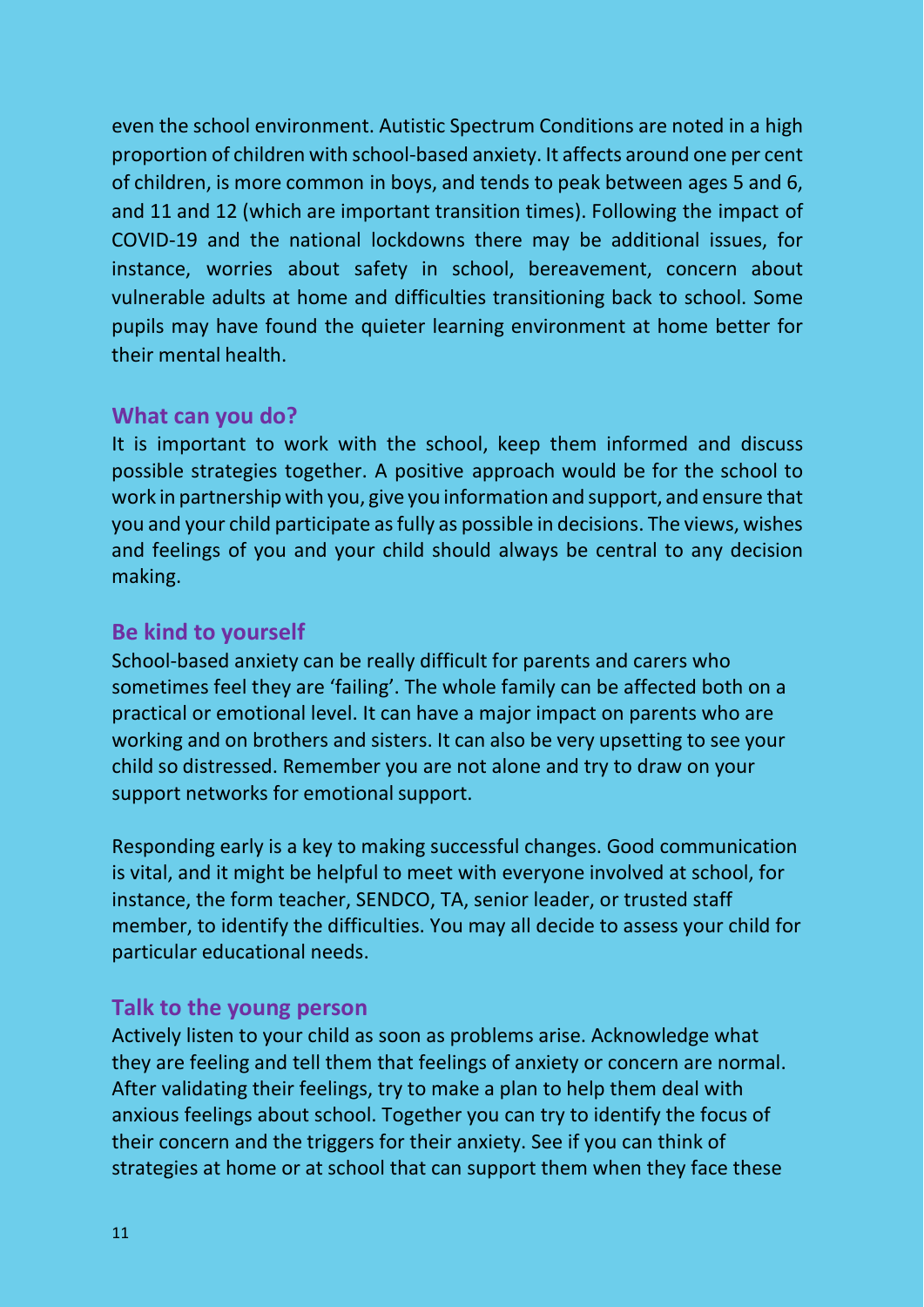triggers. At the same time try to avoid allowing them to stay at home, which will reinforce the power of their fears. Once they have stopped going into school it will be harder. You can also help your child to use self-soothing strategies such as breathing or counting, which they can use when their anxiety begins to overwhelm them. At home and school, you can use positive praise and reward, be sure to validate the effort they are making – try to notice the small steps where you can. Work with the school and your child to identify a member of staff to be available to check-in, chat or clearly hold them in mind. This does not need to be a teacher; admin or premises staff might volunteer for the role – whoever the young person feels comfortable with. The school should also work with the child to respond to any concerns about bullies or friendships. Ensure children know who is supporting them and where to go if they need help.

#### **Flexibility and management of effective detail**

Flexibility in routines, breaks or start and finish times can help a child stay in school. It's also important to manage the details of plans that are put in place. Break tasks at home or school into small steps to increase a child's confidence and decrease how much support they have at each stage. After some time, they should feel comfortable with that part of the process. Then you can look at working towards the next goal. Attending a new nurture group or counselling can be daunting, so ask the school to explain exactly what will happen and where, and possibly allow a friend to take them. Ask the school to make it clear when they can meet their trusted adult – they may need to be met as they arrive in school. If they are anxious about people at home, discuss strategies with the school to manage these concerns such as setting out ways that a child can contact home during the school day or systems for relaying messages from home.

#### **Anticipating Difficulties**

Work with everyone to anticipate difficulties. This might be at transitions such as changing teacher, changing school or even when there is a cover teacher. There may also be issues around exams or school trips. Your child can be prepared and equipped for what to do if they begin to feel anxious in school.

#### **Communication**

Good communication between home and school is really important. You may need to provide some clear information about your young person and ask for this to be circulated among all staff who work with them. This will enable staff to make adjustments based on what might trigger your young person's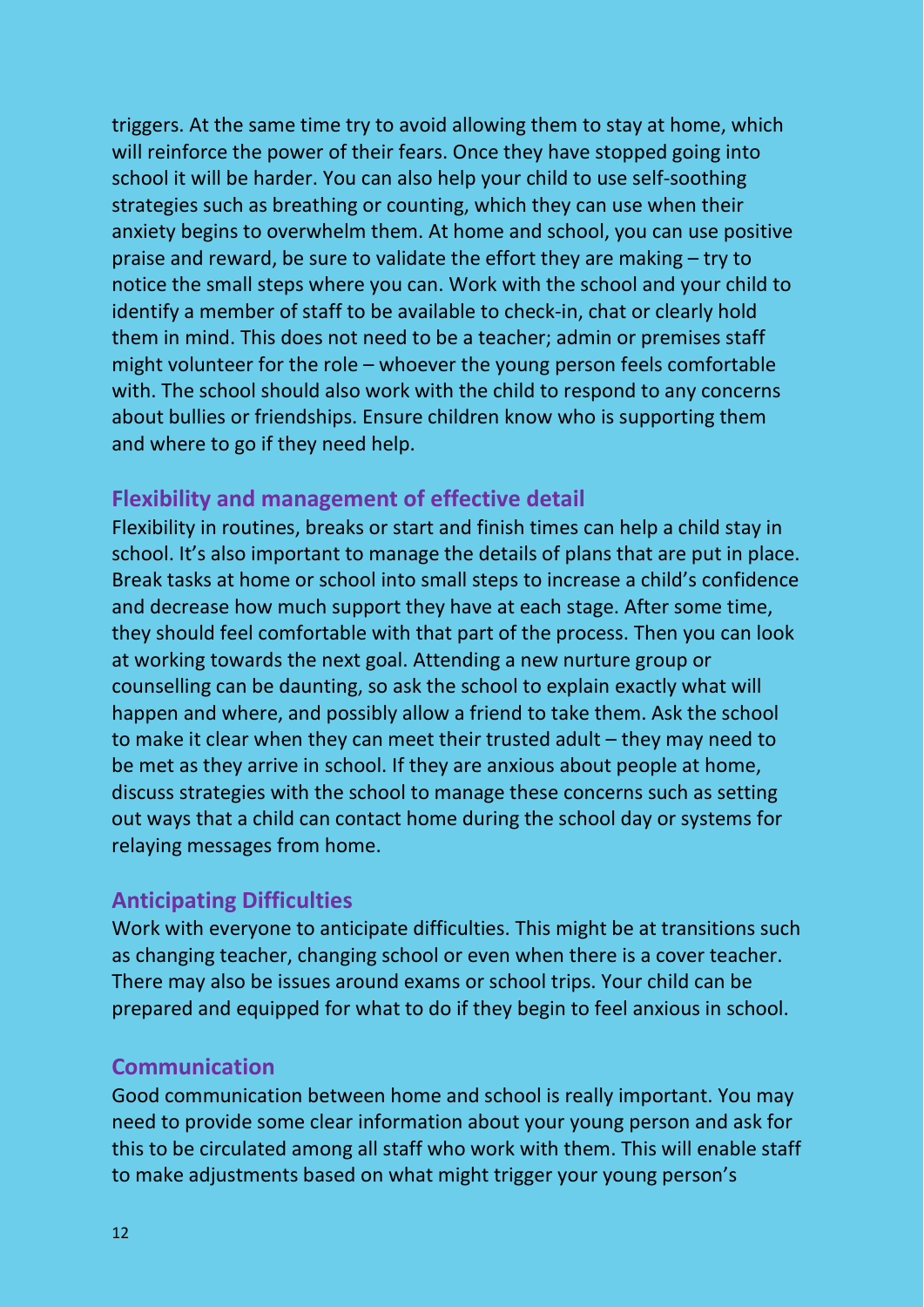anxiety. Sometimes, for instance, a child manages to arrive in school only to be chastised for missing equipment or a uniform issue rather than receiving a warm welcome. Ask if school staff are trained to recognise panic attacks or anxiety, especially with quiet children who rarely claim attention. If the school don't know the full story, they won't be able to offer fully informed support.

#### **Safe spaces**

Work with the school and your child to arrange a space for them to sit away from the hustle of school life where they are not witnessed by peers in a state of anxiety. This could be sitting next to the receptionist or with a school nurse for ten minutes.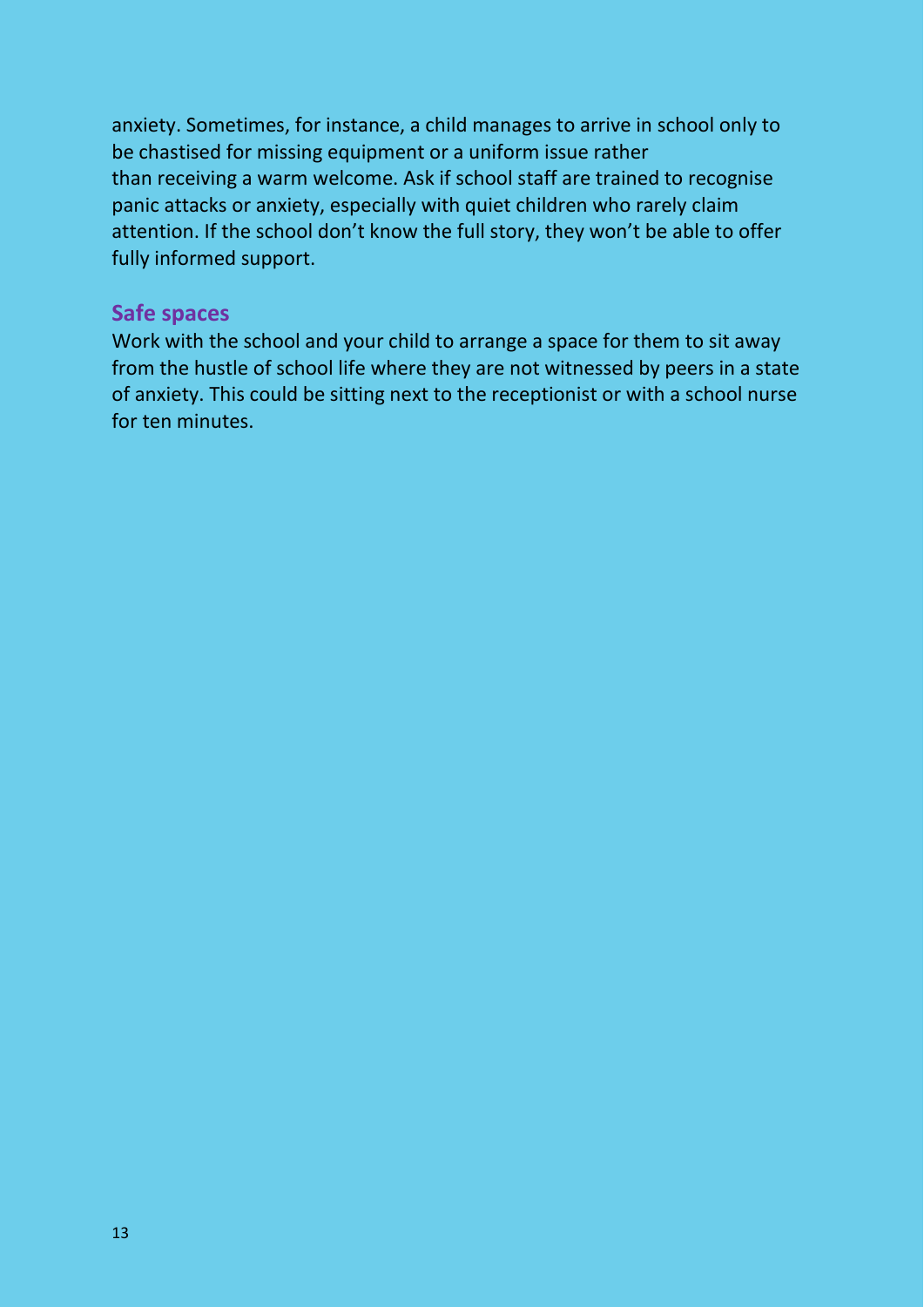## **Supporting your child with anxiety – some tips**

#### **What is anxiety?**

Anxiety is another word for stress and it's important to remember that we all feel stressed sometimes. Stress can be a very normal emotion when we are faced with a difficult situation and it can have an important job to do. An example of this is the current Covid-19 pandemic – our stress makes us take action to keep ourselves safe. However, sometimes our stress can feel overwhelming, we might continue to feel stressed once the situation has gone, or our level of stress feels out of proportion with the actual situation. This is when we might benefit from finding ways to manage anxiety.

#### **What happens when we get anxious?**

This is how we think it works: First, we have a situation or an experience that is the trigger (for example, a dog barks). How we think about this event (we might think 'this dog is going to bite me') impacts how we feel (scared) which, in turn, influences what we do (run away). If this goes round in a cycle and the fear gets bigger and bigger (for example, we begin to think all dogs are dangerous) the anxiety may interfere with our behaviour (we might stop going out). Changing the original thought ('I am safe, this dog is just very noisy') could lead to a different feeling (not scared) and a different action (ignore the dog).

#### **Can we reduce the triggers?**

Some young people face lots of different stressful situations or experiences, such as discrimination, financial stress, bullying, academic pressure, domestic violence, health, housing etc. Research tells us that those of us who face greater challenges can often experience more anxiety. Try and understand what is causing your child's anxiety and whether any stressors can be removed. For example, it might be possible to reduce academic pressure or change unhealthy friendship groups. Sometimes, however, these anxiety-causing situations might be beyond our control, such as financial stresses or poor housing, but it still might be helpful to understand your child's anxiety in this context, rather than as a personal weakness.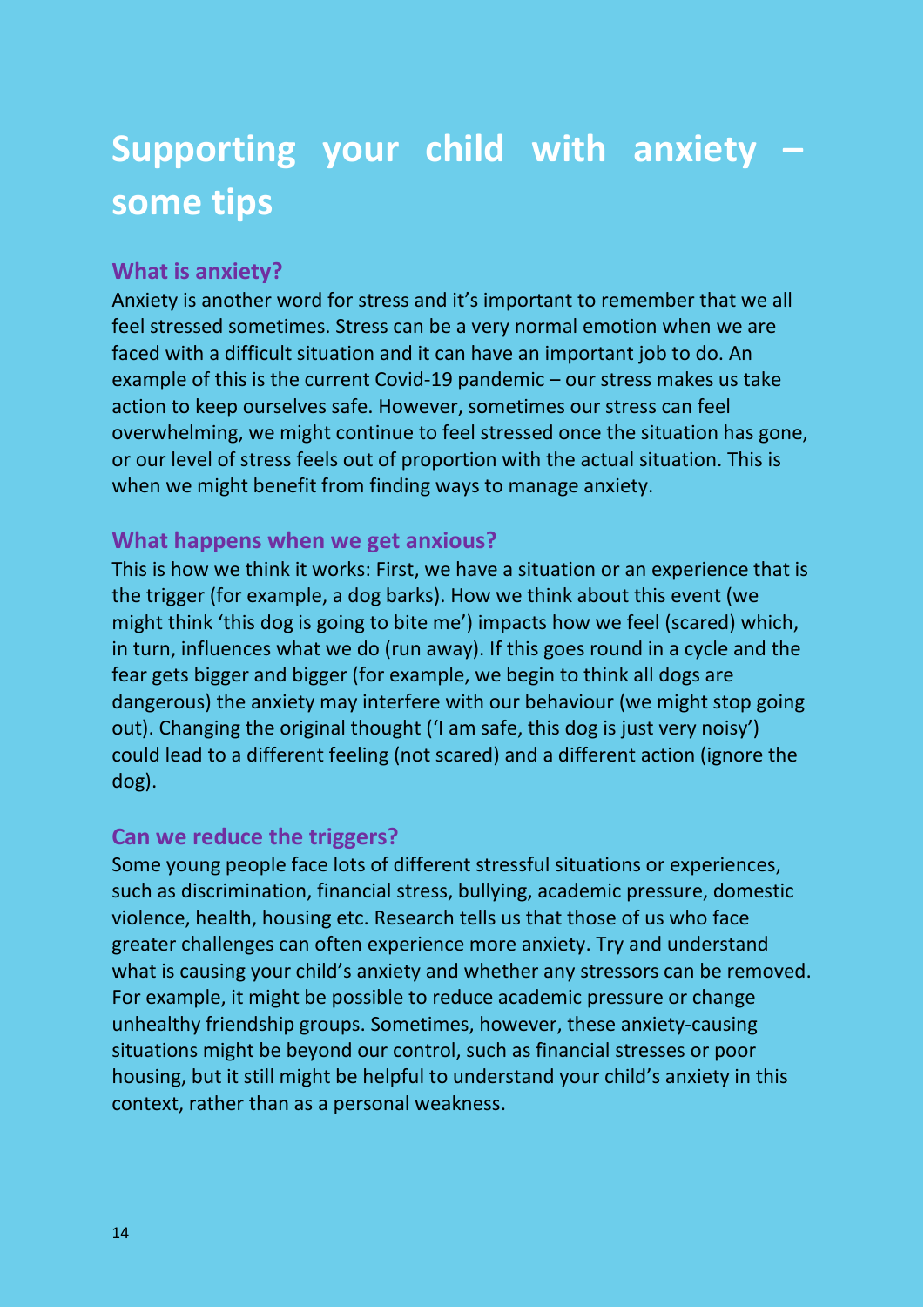#### **Fight, flight or freeze**

Anxiety can show itself in different ways and you might find it useful to identify the different behaviours your child displays when they are anxious. They might go into fight mode – so they might be aggressive, argumentative and confrontational. Or they might go into flight mode – they might run away, avoid school, reduce contact with friends, keep the bad thoughts away by doing repetitive things like checking, hoarding, repeating etc. Or they might freeze – not be able to do anything, stay in bed and not be able to concentrate or communicate. Your child might have all of these responses at different times (or even at the same time). Try to understand the anxiety behind the behaviour – what is causing the behaviour?

#### **You are a superhero**

Parents and carers make the best therapists, and you are often in an ideal position to support your child to manage their anxiety. Here are some ideas of things you might find useful: try to create a calm, safe and nurturing environment; discuss how normal it is to have anxiety at times; talk about and model how you manage your own anxiety; show empathy, patience and acceptance; give your valuable time to be with them; listen more than talk; catch their successes – put those positivity glasses on; understand that some things might be very challenging for your child and give lots of praise for bravery. Remember, your role is really important and you have to look after yourself to keep your superpowers working.

#### **Information is power**

When we understand anxiety it becomes less scary, so read all about it. There are lots of useful websites with helpful information (i.e. www.youngminds.org.uk). Help your child understand their anxiety: identifying what causes it, what their negative thoughts are, where they feel it in their body, what's keeping the anxiety going. You could give your child's anxiety a silly name to make it less frightening and draw what it looks like with them.

#### **One small step at a time**

We can often avoid things that make us anxious, but avoidance allows the anxiety to grow bigger and bigger. Try to support your child to slowly and safely re-introduce what they are avoiding (they might be avoiding school, shops, public transport etc.). Break the challenge down into very small steps, allowing your child to stay in control of the pace and the plans. If the challenge is too great, make the steps even smaller and don't forget to praise bravery and every achievement, no matter how small.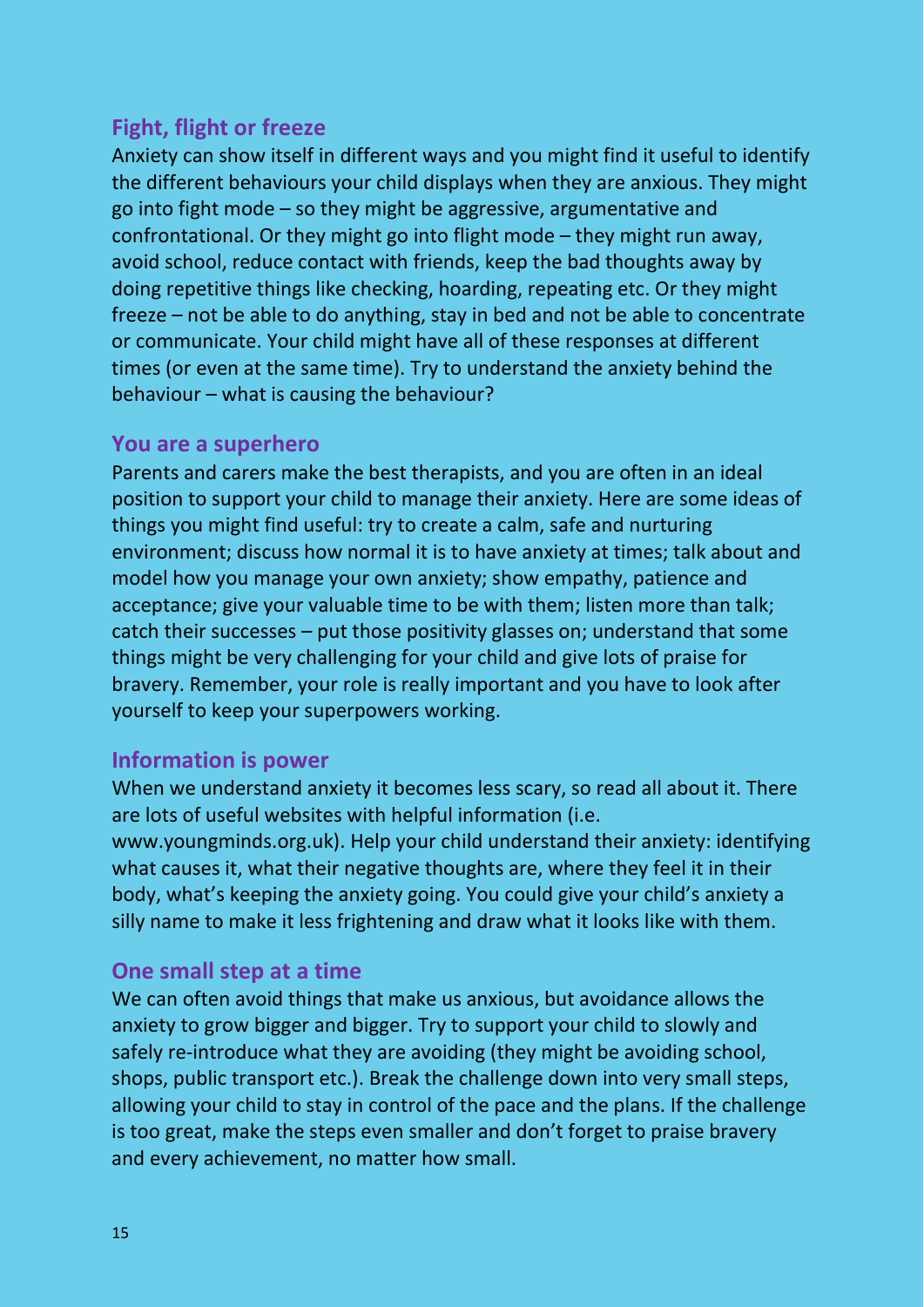#### **Coping skills**

It can generate anxiety to push ourselves outside of our comfort zone, so try and help your child use lots of self-soothing and relaxation strategies. Your child might find it useful to practice their self-soothing strategies often, so they really have perfected these techniques for when they need them. Remember, it is much easier to stay calm then to try to calm down after anxiety has got a grip. Different self-soothing strategies work for different people, so work out what works for you and your child – here are some ideas: bubble bath, music, colouring, puzzle book, reading, YouTube, mindfulness, fresh air and exercise, baking a cake, breathing exercises, blowing bubbles, knitting, jigsaws, going to a safe place in your head, imagining a good day, counting, tapping, writing, dancing, positive self-talk, doing your nails, reading, having cuddles. Some children like to have a self-soothe box – like an old shoebox – which they fill with items to help them stay calm, for instance, family photos, chocolate, a squishy, puzzle book, letters etc. What else helps you and your child stay calm and relaxed?

#### **Teamwork is dreamwork**

It is important for everyone to work as a team to support your child, including school, co-parents, support services, extended family etc. Remember that conflict in the team can increase your child's anxiety (and yours!). As the captain of the team, you might have some work to do to ensure that there is good communication, mutual respect, a shared understanding of your child's needs and an agreed aim and plan. Don't forget that your child is the main player in the team and try to include them as much as possible. Being captain of your child's team might be a very challenging role so don't forget to look after yourself and regularly use your own self-soothing strategies.

#### **Always have hope**

If anxiety gets a grip in your family it may feel very daunting and finding ways to manage the anxiety might seem like a big mountain to climb. Learning how to manage anxiety might be a more achievable goal than abolishing it from your home completely. These hints and tips take a little bit of time and perseverance to get right, but change can always be made and sometimes just a little change can make a big difference. Always have hope.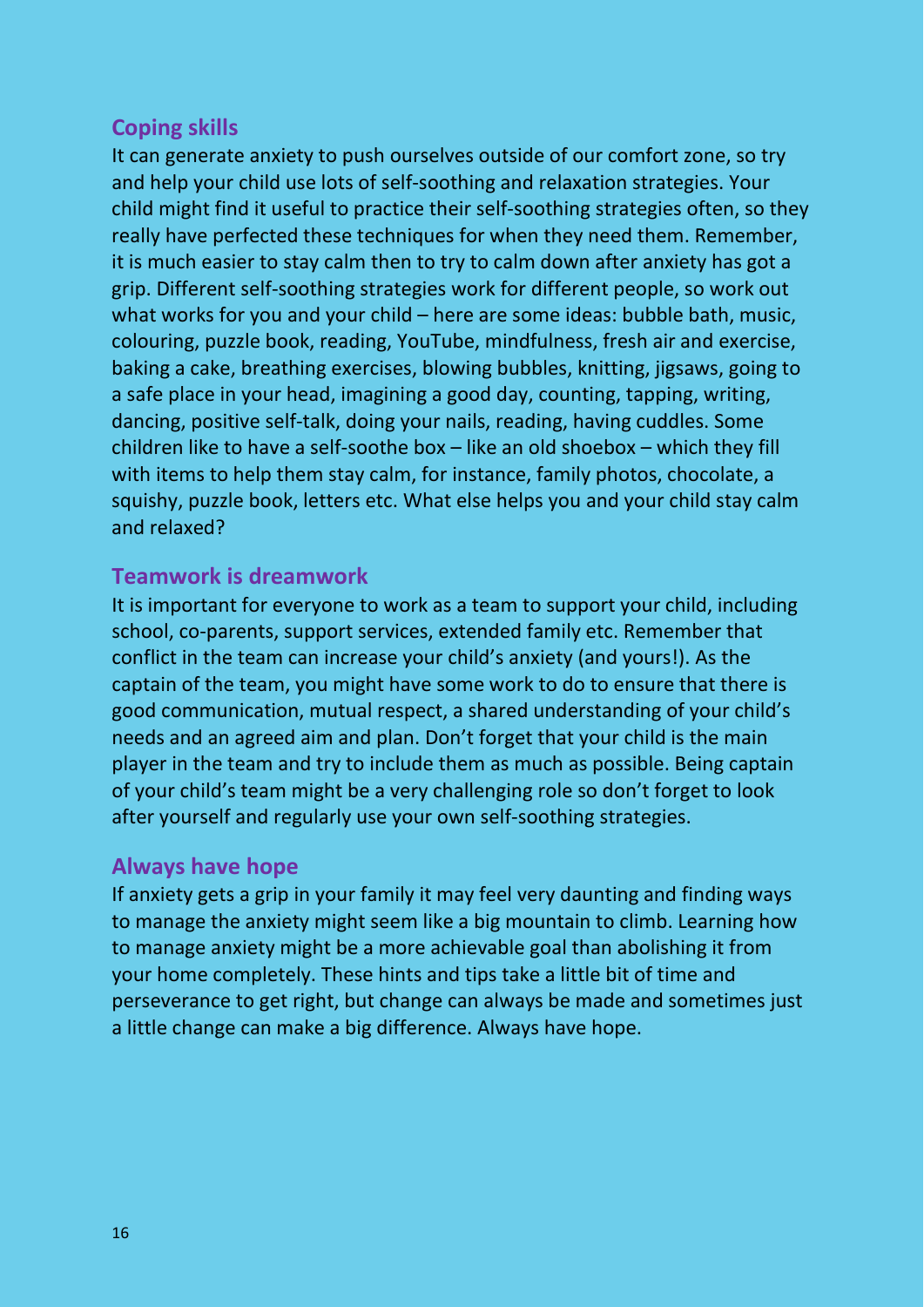## **Supporting a child with low mood – some tips**

#### **What is low mood and depression?**

Sometimes we can feel sad, tearful or emotional for no apparent reason. Please don't worry, we can all have these ups and downs, and you might find that they just come and go. Sometimes, we might feel really sad because of certain things going on in our lives, such as loss and grief, feeling lonely or bored, discrimination, or previous bad experiences. Some young people feel sad, lonely, down, anxious or stressed for longer periods of time, to the extent that it can affect everyday life, and this can prevent them from doing things they would

normally do. This is known as low mood or if it becomes severe, it can be called depression.

#### **What might we notice if our child has low mood?**

The main clue to recognising if your child has a low mood is a change in their behaviour. You might notice that they have lost some of their confidence and self-esteem, you might see a change in appetite (either eating more or less than usual), a change in sleep patterns (either sleeping more or less), they might lose interest in activities they used to enjoy, might be unusually worried or stressed. They might have less energy, be more forgetful, more tearful, sad or angry than usual. They might be less enthusiastic about their future and feel helpless. You might also notice an increase in behaviour that is a bit risky, or self-harm. Now, just something to bear in mind – your teenager will also be going through some major hormonal changes, which can cause very similar symptoms to these. These Top Tips to support your child can hopefully be helpful whether these behaviour changes are due to hormones or mental health (or both).

#### **Back to basics?**

It is easy to forget how effective some of the basics can be; drinking lots of water and eating a healthy diet (with lots of fruit and vegetables, beans, eggs etc.) are really good mood remedies. Cutting down on eating food with high sugar and high fat content will help reduce those mood dips.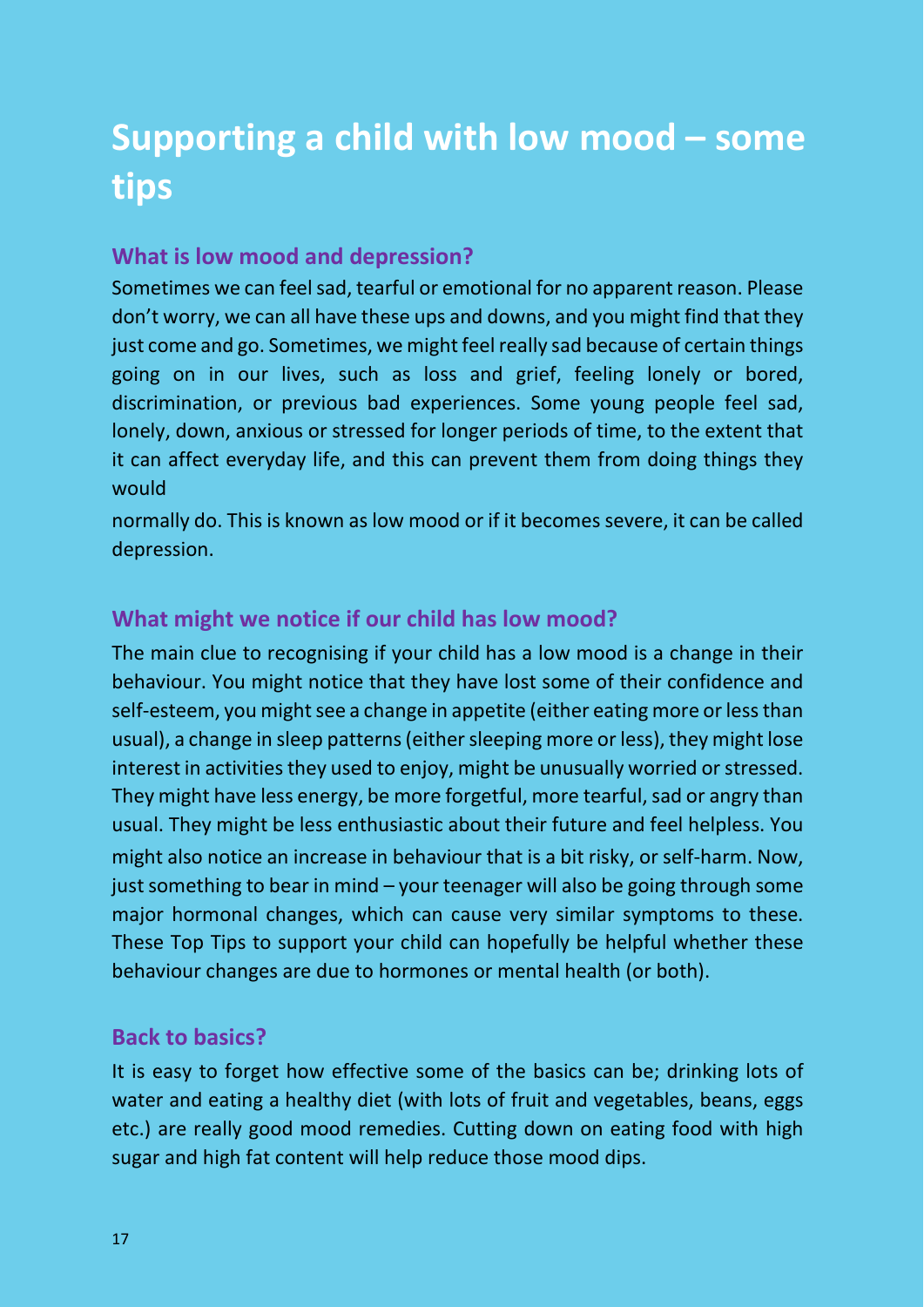#### **Exercise and fresh air**

When we are feeling low, we often lack the motivation to get our coat on and go for a walk, but if we manage to push ourselves into getting regular fresh air and exercise it can really lift our mood. Try encouraging your child to take the dog for a walk with you or go to the park. Research shows that being close to nature, such as a park, water or trees is really good for positive mental health. When you are outside in nature, try to help your child notice the things around them – the smell of the grass, the noise of the leaves on the trees or the sound of the water. Noticing our environment helps us stay in the present and can be really beneficial for our mental health.

#### **Stay connected**

When we are feeling low, we might be tempted to withdraw from those around us. Encourage your child to keep socially connected with friends either through social media or face to face. You might find your teenager will prefer their own company rather than spending time with family, so try to grab the small windows of opportunity for social connection where you can - a small compliment, a hug or watching TV together are all

good ways to stay connected. If you are away at work all day, try to have a regular time to eat or have a snack together. Having a laugh can often be a great medicine for low mood, so try to create some family fun time together where you can.

#### **One step at a time**

Your child might lack energy and be struggling to be motivated. When we feel tired and unmotivated, we might be tempted to stay under the duvet, which can often breed increased lethargy and lack of motivation. Try and agree with your child that PJ days and TV binge watching days are best reserved as 'one offs' (and can be more enjoyable when we only do them every now and again), and encourage a daily routine of getting out of bed,

getting dressed etc. You could try supporting your child to set small daily tasks and goals. Achieving these goals can give a sense of achievement and help build confidence and self-esteem, which can then increase motivation and energy levels.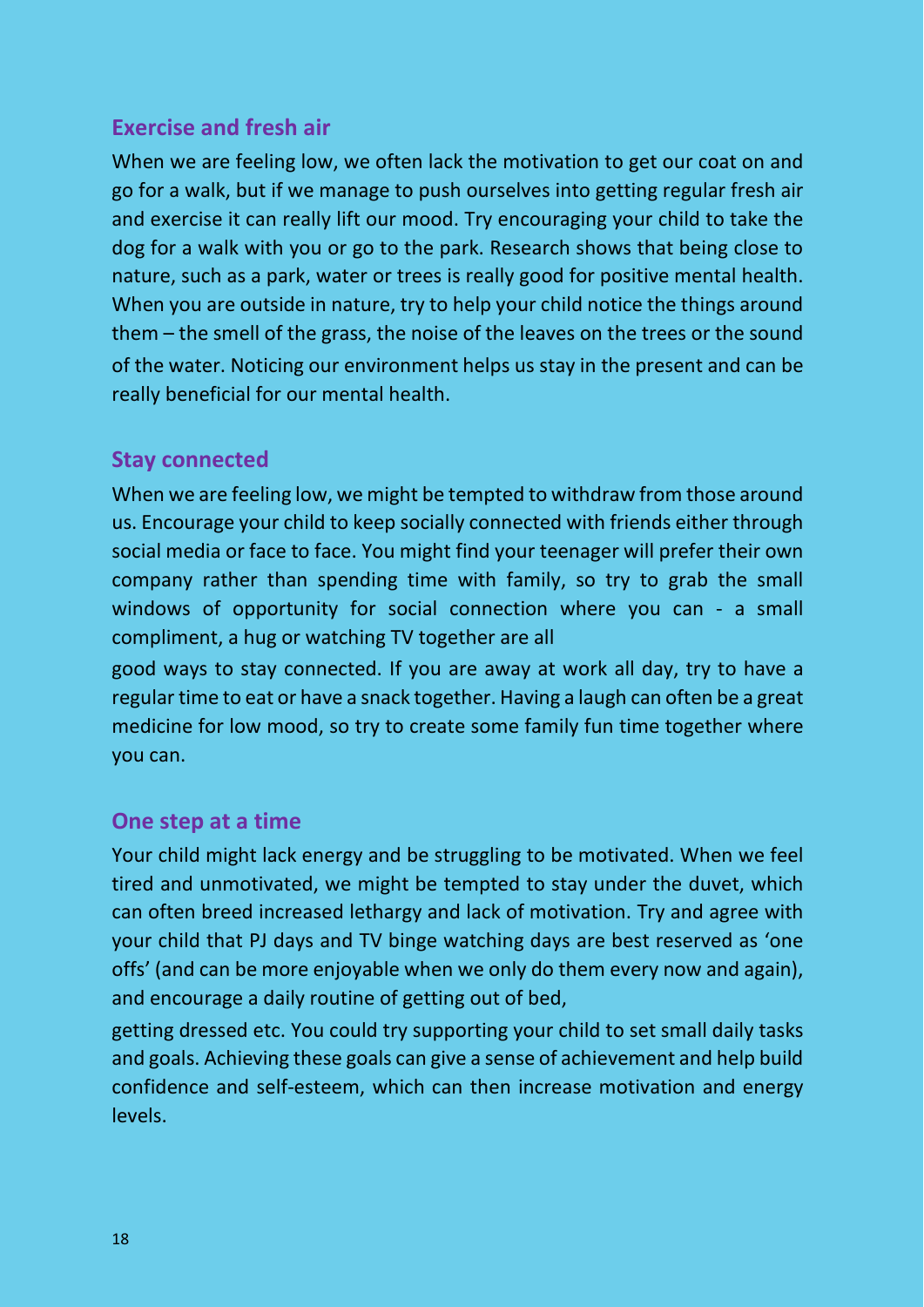#### **Confidence building**

Your child may feel they have grown out of activities that they previously enjoyed but not feel confident in trying anything new. They might feel intimidated by peers, feel that everyone else is having a great time except them (which can often be the message portrayed on social media), have increasing self-doubt and feel self- conscious. Often negative self-talk (where we tell ourselves that we aren't very good) creeps in and adds to low mood even more. You could encourage your child to combat this by suggesting they try positive self-talk

or affirmations, such as telling themselves that they can do this, they are great, they are confident etc. Try and find opportunities where your child can feel a sense of achievement and help them celebrate their successes (no matter how small). Finding a sense of purpose can be very useful in challenging feelings of helplessness and hopelessness. Feeling valued and feeling like they add value is a great way to improve your child's confidence and self-esteem. Is there anything they enjoy that they could take responsibility for? Can they do voluntary work or be part of a community project or team?

#### **Cup half full or half empty?**

You might find that your child has a negative perspective of the world where they only notice the negative things in their life and don't see the positive things they have. Try not to dismiss their 'cup half empty' perspective but you could try and pepper this perspective with some 'cup half full' thoughts. For example, you could suggest your child writes a gratitude diary every day where they identify 3 good things that have

happened that day. Another way to introduce positive thinking is to gently highlight the positives, encourage your child to put positivity glasses on and use language that is hopeful.

#### **And relax…**

There's a difference between feeling unmotivated and relaxing – relaxing is a positive action that needs a bit of planning and preparation. Together you could think about what helps your child feel relaxed or comforted

– it might be looking at family photos, listening to music, drawing, meditation or mindfulness, having a pamper night, talking to friends, being creative or doing an activity that keeps the brain ticking over, like a puzzle, reading a book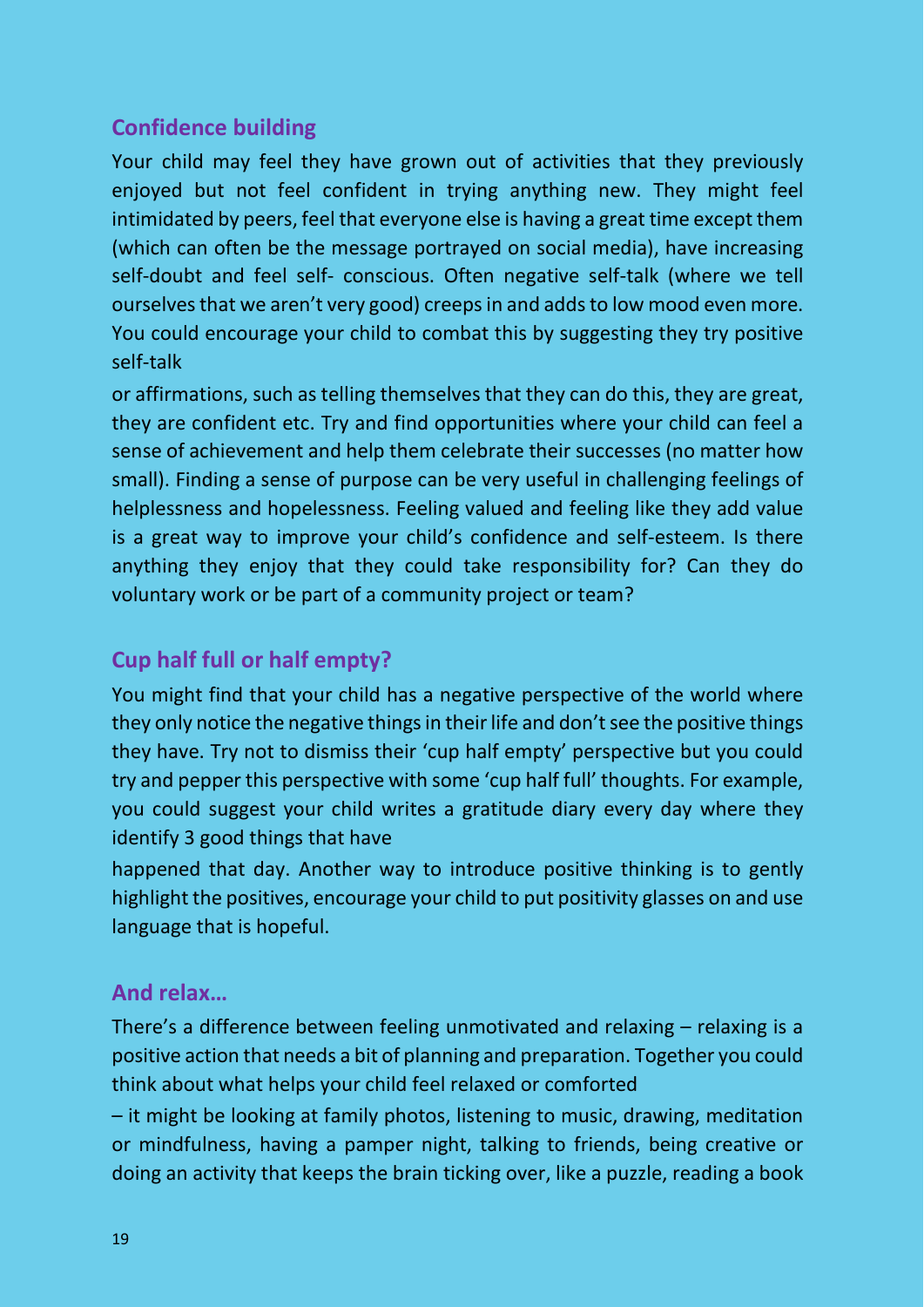or writing a journal.

#### **And finally**

You might become increasingly concerned about your child's low mood maybe they are deliberately hurting themselves (have you seen any recent scars or marks?), or they are engaging in activities that are risky (maybe involving alcohol or drugs). Maybe they are having thoughts about seriously harming themselves, or their low mood is getting more severe. If so, now is the time to reach out and access more support. You can go to your GP, speak to your child's school, or contact your local CAMHS service. If you think your child is in any immediate danger you can go to your local A+E. There is help and support available, don't be afraid to use it.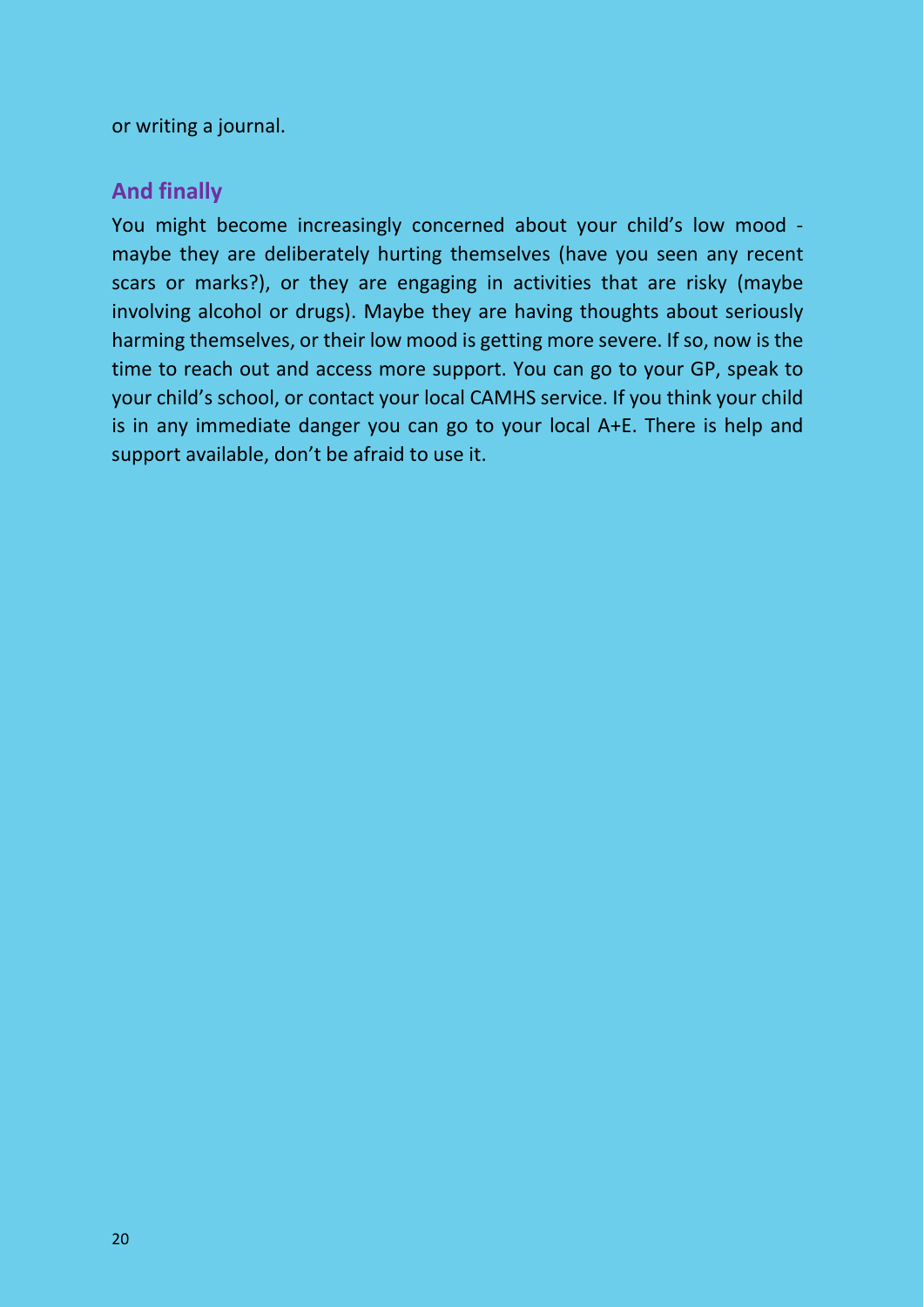## **Helping your child manage change – some tips**

#### **Dealing with change**

Change can be difficult for any of us to deal with. It can make us distressed and anxious. Most children have less experience of change than adults and they may need extra support to manage it. Changing schools or moving to a new house are common examples. Fortunately, there are some useful things you can do to support your child through change.

#### **Help your child get to know where and what they are going into**

Change often means moving from something comfortable and familiar to something unknown, but you can make this easier by finding ways for your child to practise thinking about what the change will involve and becoming more comfortable with it.

If the change is going to a new school for example, you can look at photos of the school, talk about what might be different and what might be the same as the school before. If the school offers the chance to visit before the new start date then that's a great thing to do. If not, you can practise taking the journey from your home to the school together. If you can find a way to end that trip with a treat then this can help your child develop positive associations with that journey, which can help to reduce any anxious feelings. You can do the same things when moving to a new house. Use your imagination to think of fun ways to do this.

#### **Help your child connect with others**

These days there are often local social media groups of parents. If you are moving to a new house there may be a group that covers the area you are moving to. Similarly, with a change to a new school, you can try to find social media groups of school parents. Ask the new school about this. Here you may find out about get togethers

where your child and yourself can meet other children and their parents in the same situation and make new friends.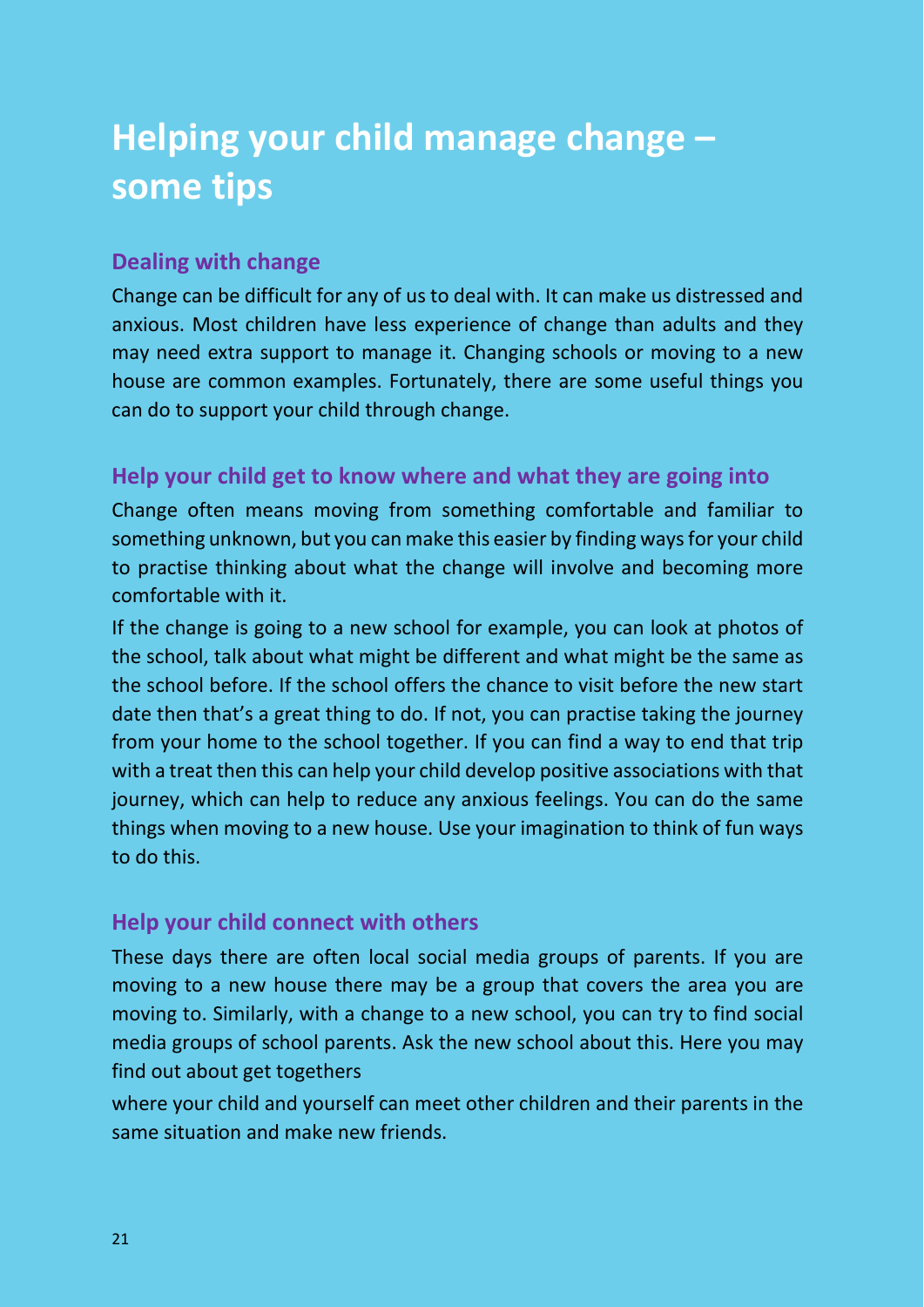#### **Look out for the positives in the change and seek out the fun!**

Think for yourself about any ways you can highlight the fun aspects of the change. Perhaps there is a playground nearby to the new school or home that you can visit. You can talk about how much fun you can have visiting it regularly once the change has happened.

#### **Keep listening**

Listening carefully to your child is important at any time and especially when you are helping them to manage a big change. It's important because it will help you to know if your child is anxious about it and, if they are, what it is they are anxious about. You can encourage them to talk about how they feel about the change if they

want to. This will allow them to express their own fears and gives you an opportunity to show them that those feelings are a natural part of going through change and that you understand them.

#### **Don't create unnecessary fear or drama**

On the other hand, it's also important to avoid making things seem more dramatic than they are because this can make your child's anxiety worse. Children often take the lead from their parents in terms of how they react to a situation, so showing your child that you feel confident that everything will work out fine is just as

important as allowing them to talk about their concerns. It is a tricky balance, but it is possible to show you understand their concerns but also that you believe that the change is exciting and will bring about good things. Doing some of the practical things talked about above (making new friends and helping your child become familiar with what they are moving onto) will reinforce this.

#### **Remember the basics**

You can also help by remembering to keep basic routines and healthy habits going in your family. Getting enough sleep and eating healthily have been shown in research to help to reduce anxiety. Try to keep to a consistent bedtime routine for your child. Avoid conflict situations as much as possible before bedtime. You could

find some story books about children going through change where everything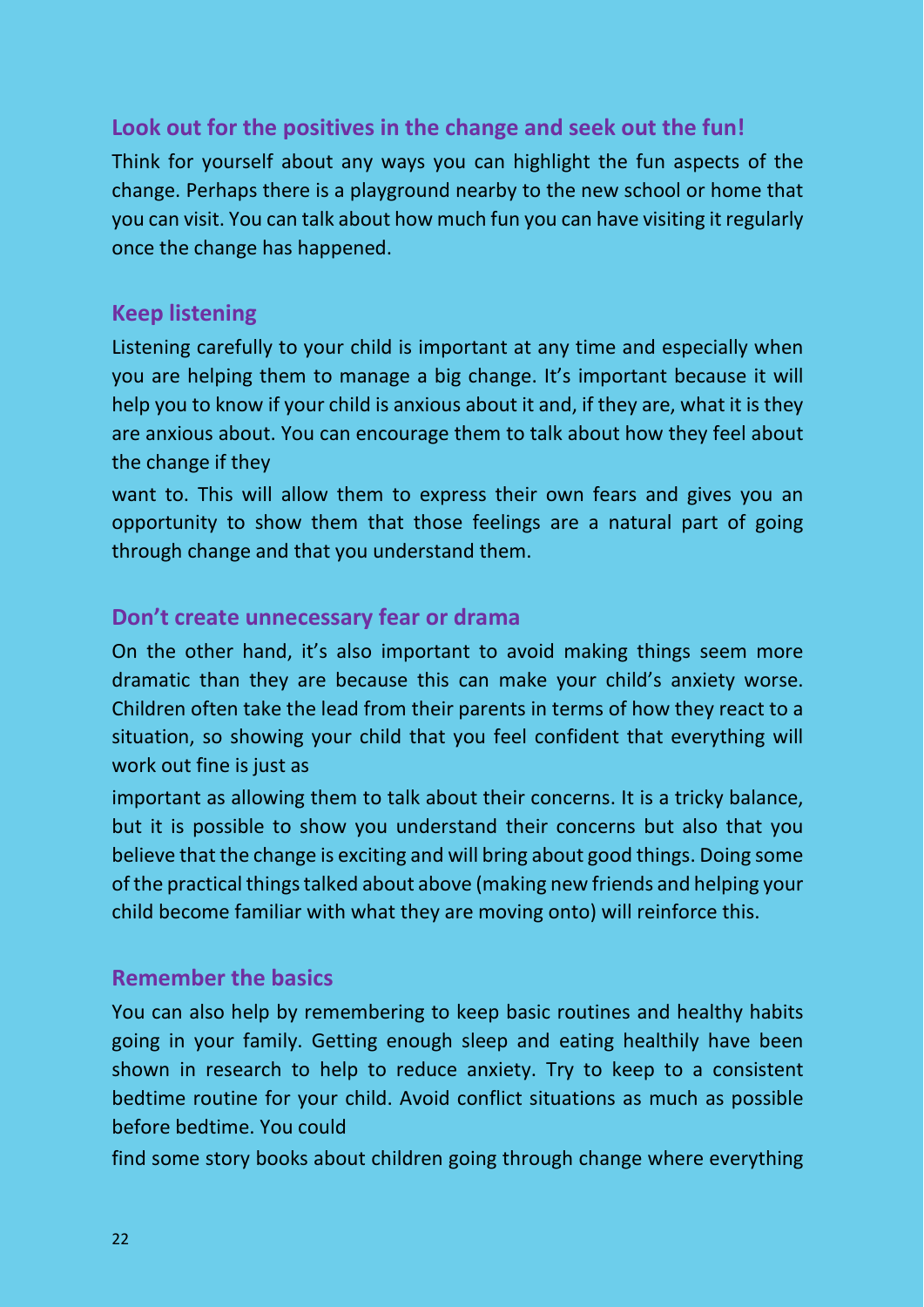works out well and read these at bedtime. Try to keep mealtimes consistent and with good healthy food as much as possible. If it is the summer holidays before your child moves to a new school, it is easy to become very relaxed but remember that some routine is good for all of us. Knowing what to expect and when can help us to feel more in control, especially at times that are confusing and uncertain. Staying patient and calm with your child if they struggle with this at first is important. They need to feel that you are on their side.